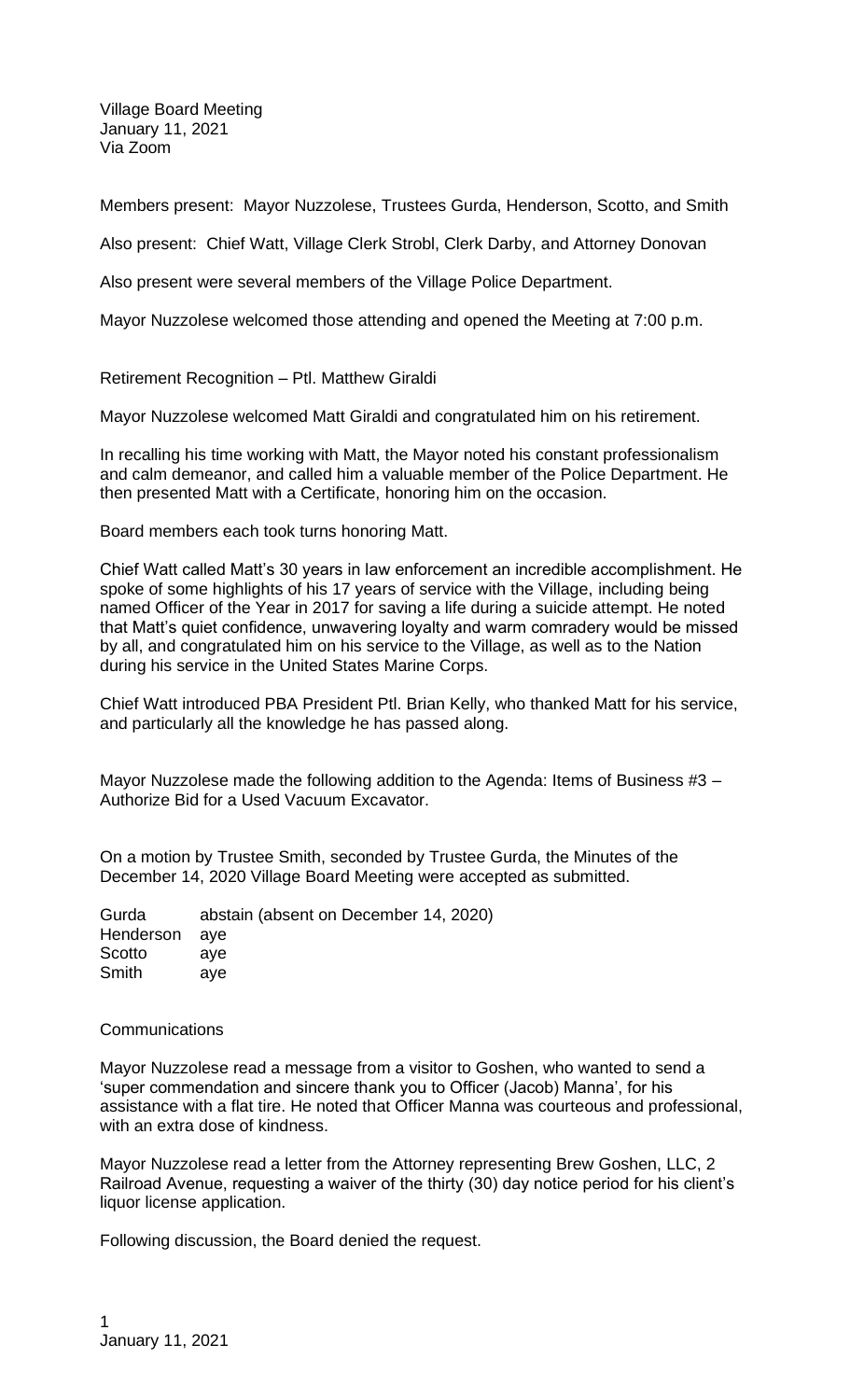Items of Business

On a motion by Trustee Henderson, seconded by Trustee Smith, bills as examined by members of the Board were approved in accordance with Abstract 2020/2021 number 07, check numbers 18518 through 18611 in the amount of \$2,022,706.90.

Gurda aye Henderson aye Scotto aye Smith aye

The following was moved by Trustee Henderson, and seconded by Trustee Smith:

The Annual Election of the Village of Goshen will be held at Village Hall, 276 Main Street, Goshen, New York, on Tuesday, March 16, 2021.

Polls will open at 9:00 a.m., and close at 9:00 p.m. that same day.

There will be no Village Registration Day.

A vote resulted as follows:

| Gurda     | aye |
|-----------|-----|
| Henderson | aye |
| Scotto    | aye |
| Smith     | aye |

On a motion by Trustee Gurda, seconded by Trustee Scotto, the Department of Public Works is authorized to prepare and distribute Bid Documents for a used front-end excavator.

Gurda aye Henderson aye Scotto aye Smith aye

## Mayor/Trustee Comments

Trustee Scotto explained that the duties of the Building Department are being fulfilled by personnel from Lanc & Tully Engineering during the Building Inspector's disability, and that he must be physically able to do the job before returning to work.

Trustee Gurda reported on recent activities of the DPW, including sweeping of streets and tree trimming.

Trustee Gurda also noted that the Joint Recreation Commission has reached out to the Village Board with a request to increase the amount collected as in lieu of parkland fees.

Trustee Henderson reported the repair of two recent water main breaks, and the pump station at North Church Street.